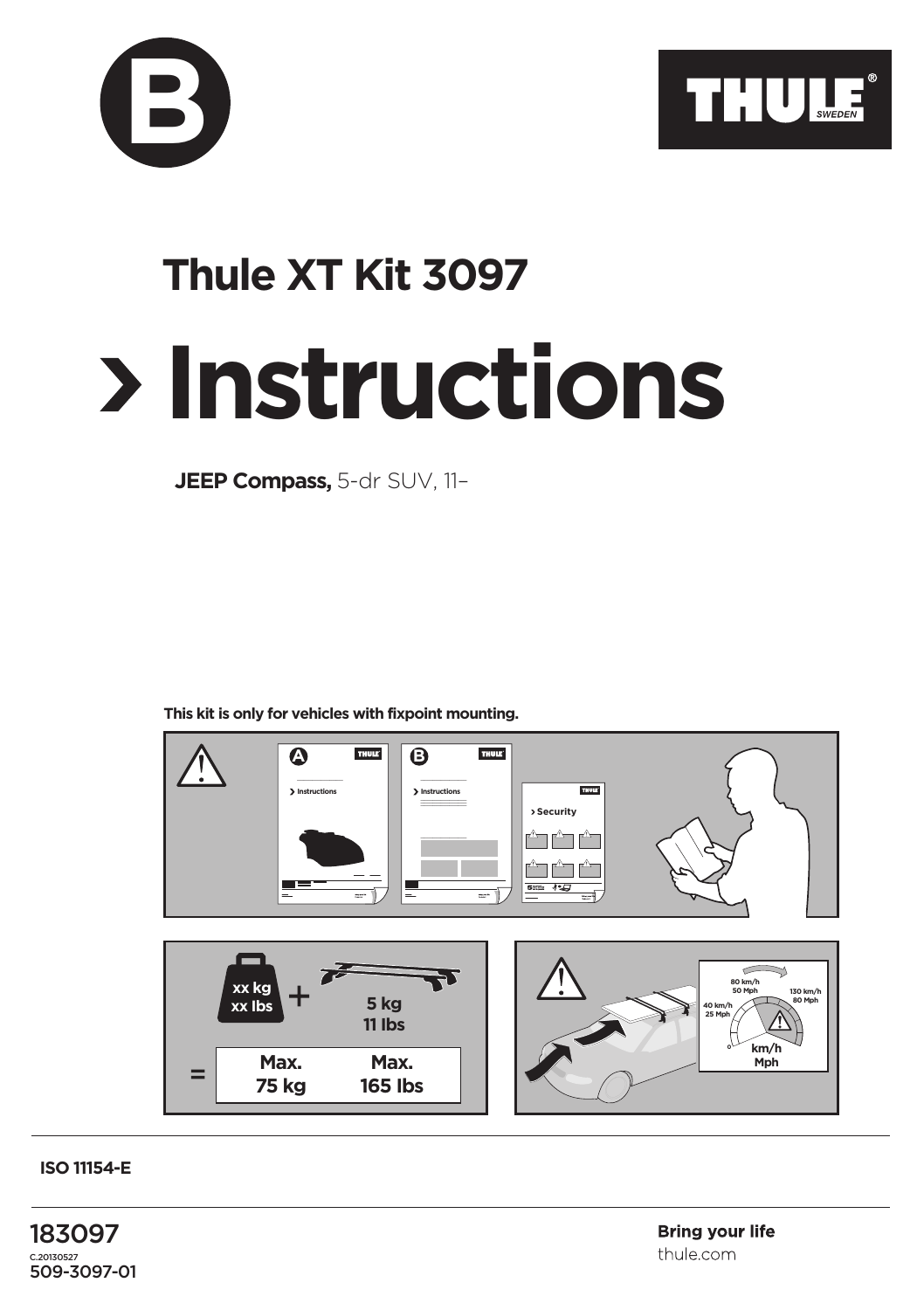

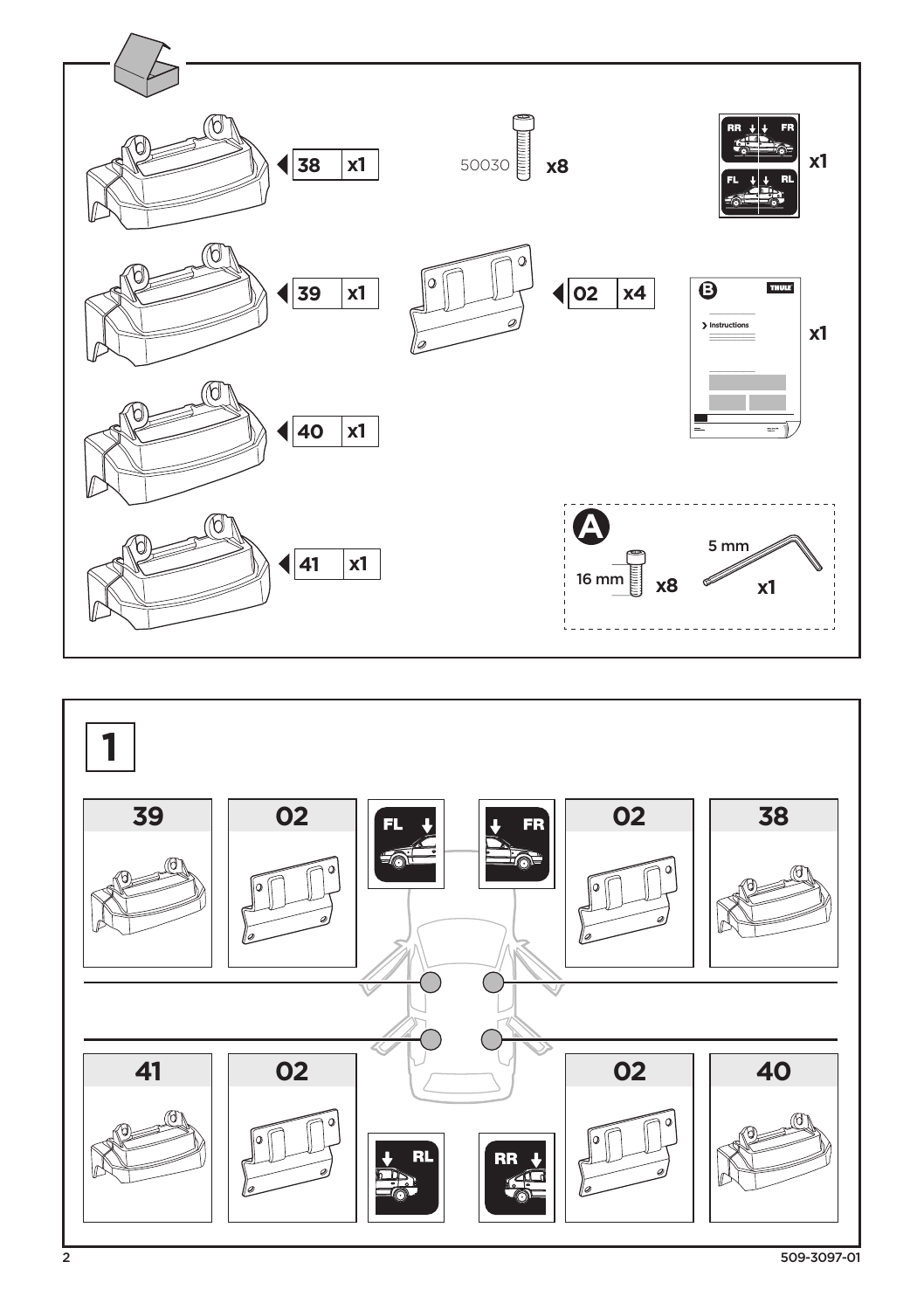![](_page_2_Picture_0.jpeg)